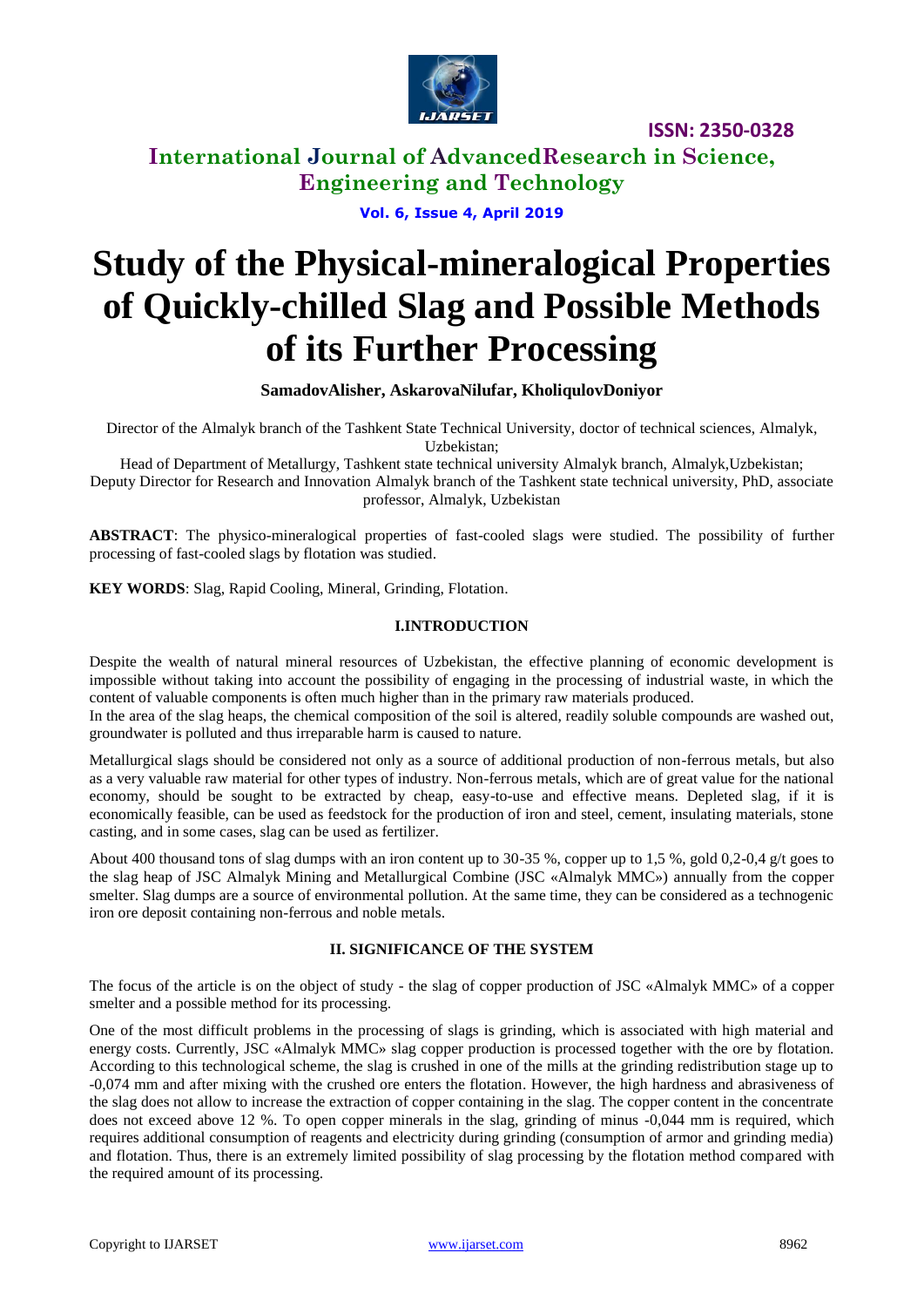

# **International Journal of AdvancedResearch in Science, Engineering and Technology**

## **Vol. 6, Issue 4, April 2019**

The authors of the work carried out research on the study of the physico-mineralogical properties of rapidly cooled slag, which is necessary for choosing the direction of further technological research for processing.

#### **THE DEVELOPED TECHNOLOGY ALLOWS:**

- slag processing using the method of rapid cooling;

- the use of rapid cooling allows the sulfide suspension to form in the slag, and changes to the structural properties of the slag, which helps to improve the grindability and floatability of the copper minerals;

- combined enrichment allows you to comprehensively extract the valuable components that are present in the composition of the slag, to separate non-ferrous and precious metals.

The scientific and technical solution of this problem is the improvement of the leading technology for the extraction of valuable components from the slag of copper production.

#### **III. LITERATURE SURVEY**

To date, there is no consensus on technology for extracting copper from copper slag. Slag processing by flotation is most developed in Japan and Finland [1]. In the CIS countries, the processing of copper slag is practiced in Kazakhstan, Russia and Uzbekistan. Currently, a large variety of copper slag processing methods is being studied [2]: hydrometallurgical, biochemical, depletion using chlorinating agents, depletion using direct current, pyrometallurgicalflotation and others. But in industrial practice, only two methods of slag processing are widely used: reductionsulphiding depletion in electric furnaces and the flotation method.

At the Harjavalta plant, suspended smelting slag and converter slag are separately crushed to a particle size of 4 mm. The copper content in the slag suspended smelting 1-1,5 %, in the converter slag 3-6 %. After averaging at a copper content of up to 3 %, the slag is crushed in two stages to the final ton of milling of the 90 % fraction  $-0.053$  mm. Flotation is carried out in two stages with the return of sand to grinding. The tails of the main flotation is subjected to control flotation. As a result, copper concentrate is produced with a copper content of  $\sim$  20 % with copper recovery of  $\sim$ 90 %. The copper content in the flotation tailings is 0,1-0,2 % [3, 4].

It should be noted that good slag flotation rates are achieved only with their slow cooling. This is due to the fact that in slowly cooled slags, sulfide particles have a particle size of 0,015–0,04 mm, in normal, and rapidly cooled slags, the particle size of sulfide particles is much smaller. However, slowly cooled slags are more abrasive and hard. Since slag flotation at foreign plants is carried out in separate workshops, this allows the use of higher quality construction materials for grinding equipment in small volumes. At the enterprises of the CIS, where the flotation of slags is carried out jointly with the ore, difficulties arise with the grinding of slags and equipment wear, so slow cooling is not used. To obtain high flotation rates, it is necessary to process slowly cooled slags in a separate grinding and flotation cycle [4].

In foreign plants, slowly cooled slag is subjected to flotation in all cases. The flotation of copper slags is carried out at the plants of Mount Morgan, Tennant Creek (Australia), Samsun (Turkey), Khetri (India), Gorn (Canada), Garfield (USA), etc. In addition, in Finland, Outotec® put into production a model slag processing factory [5].

The process is based on slow cooling of the molten slag, after which the cooled slag is crushed, passes through a wet grinding stage and copper is recovered in the form of a concentrate by flotation. Slow cooling of the slag contributes to the crystallization of copper and copper sulphides, with the formation of separate, large crystals and this is a prerequisite for their separation from waste rock in the following grinding and flotation processes. The process is based on slow cooling of the molten slag, after which the cooled slag is crushed, passes through a wet grinding stage and copper is recovered in the form of a concentrate by flotation. Slow cooling of the slag contributes to the crystallization of copper and copper sulphides, with the formation of separate, large crystals and this is a prerequisite for their separation from waste rock in the following grinding and flotation processes.

Analysis of the reviewed literature and practice of existing enterprises on the problem of the grindability of copper production slags makes it possible to conduct research in the following direction:

- the study of the physical and mineralogical properties of fast-cooled slag;

- comparison of technological parameters obtained during the experiments;

- the choice of the optimal duration of the grinding of fast-cooled slag.

Along with this, it is necessary to study and select the technology for the extraction of metals from fast-cooled slag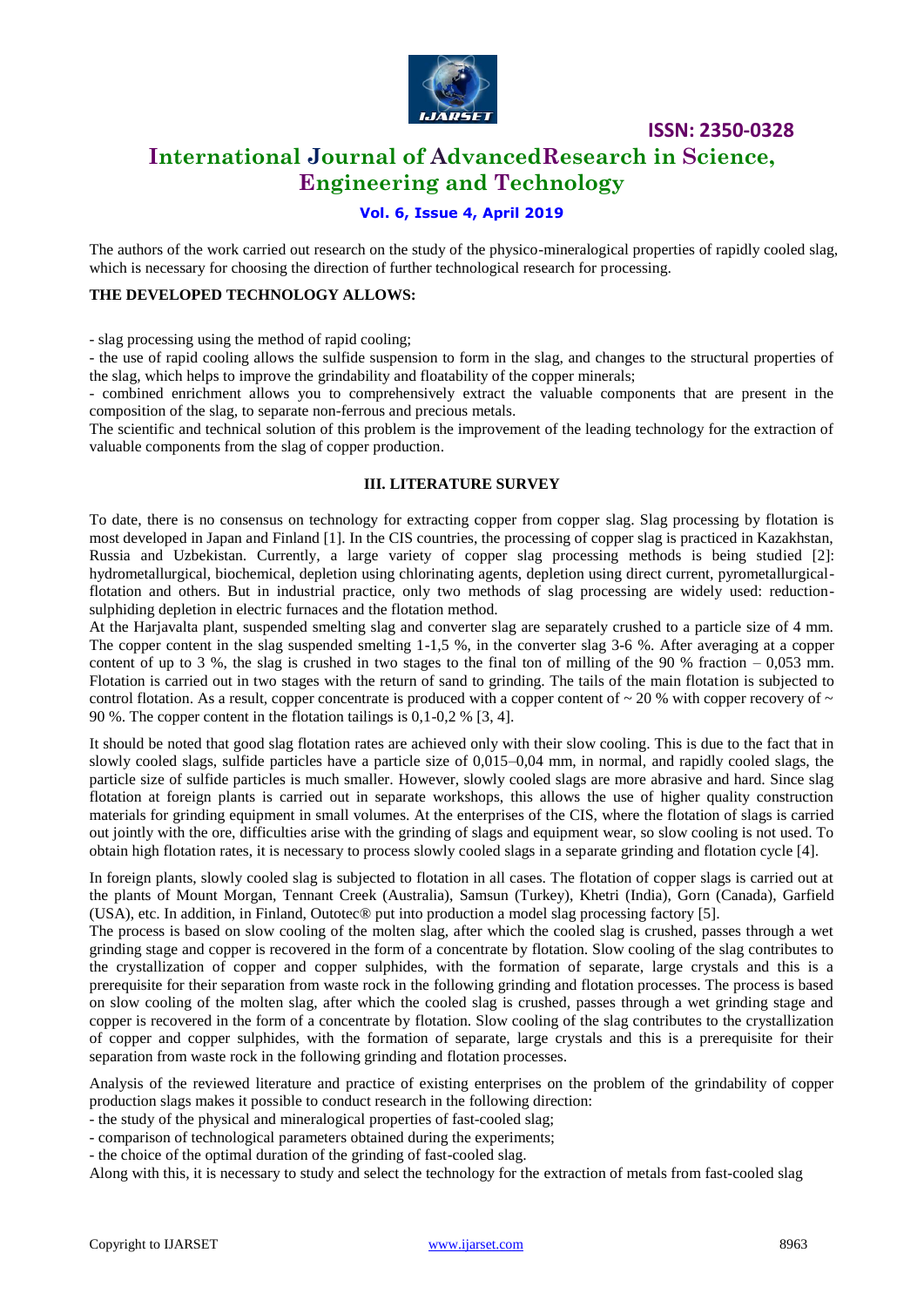

# **International Journal of AdvancedResearch in Science, Engineering and Technology**

## **Vol. 6, Issue 4, April 2019**

#### **IV. METHODOLOGY**

To improve the grindability of slags without deteriorating the floatability of the slags are subjected to two-stage cooling. In the first stage, in the high temperature and liquid or semi-liquid state of slags, they are slowly cooled, at which large sulfide particles are formed, and after this process is over, the slag undergoes rapid cooling, at which thermal stresses are formed and preserved in the solid structure, which lead to growth of grindability, and sometimes self-crushability of slags. For the first time, a method for rapid cooling of liquid slags was proposed on the basis of theoretical analysis: obtaining a sulphide mixture acceptable for flotation of the structure and obtaining easily comminuted hardened slags. When cooling slags, the rate of diffusion of sulfides decreases, which leads to the formation of sulfide particles of small size.

Useful components in the slags of copper-smelting production are copper sulfides, the main of which is chalcocite  $Cu<sub>2</sub>S$ . In addition, bornite, chalcopyrite, and covelin are found in the slags. The chemical composition of the slag is given in table 1.

|  | Table 1. The chemical composition of the slag |  |  |
|--|-----------------------------------------------|--|--|
|  |                                               |  |  |

| N° | Slag type            | <b>Chemical composition, %</b> |              |                  |               |             |                          |        |                                |                          |
|----|----------------------|--------------------------------|--------------|------------------|---------------|-------------|--------------------------|--------|--------------------------------|--------------------------|
|    |                      | ŮU                             | Fe (general) | SiO <sub>2</sub> | ALO3          | $\rm CdO$   | Zn                       | Pb     | Fe <sub>3</sub> O <sub>4</sub> | MgO                      |
|    | Oxygen-flare melting | 0.83                           | 31.2         | 32.6             | $\mathcal{L}$ | 0.5         |                          | 0.3    |                                | $\overline{\phantom{a}}$ |
|    | Reflective melting   | 0,39                           | 42.          | 30,6             | ∠.∠           | $\angle$ .ð | $\overline{\phantom{a}}$ | $\sim$ | -                              | $\Omega$                 |

According to chemical analysis, it is clear that the slag after the conversion of CFP contains 0,83 % of copper, which is considered to be rich in metal ore. This slag requires processing with the extraction of copper and other valuable components.

To study the forms of finding copper and its minerals in "ore" slags, devices Superprob JXA-8800K and Jeol ISM-5910LV were used (Figure 1-2).

For rapid cooling, OFM slags (Oxygen-flare melting) were selected, ordinary water was used for hardening. (or wastewater enterprises) in the ratio of 1 kg of slag 3-5 liters. water. Samples were taken in different cooling modes. Sample No. 1 was taken 20 minutes after pouring, No. 2 after 40 minutes, No. 3 after 60 minutes.



Figure 1. Slag first microgranular 1-copper replaces chalcocite; 2-cracked chalcocite;3 corroded chalcocite;4-chalcocite.

 Figure:2. Slag OFM: 1-chalcopyrite; 2-fayalit; 3-magnetite in the form of denrites; 4-copper particles.

Figure -1 shows the primary formation of rather large particles of chalcocite. Figure -2 shows the already fully formed large particle of chalcopyrite.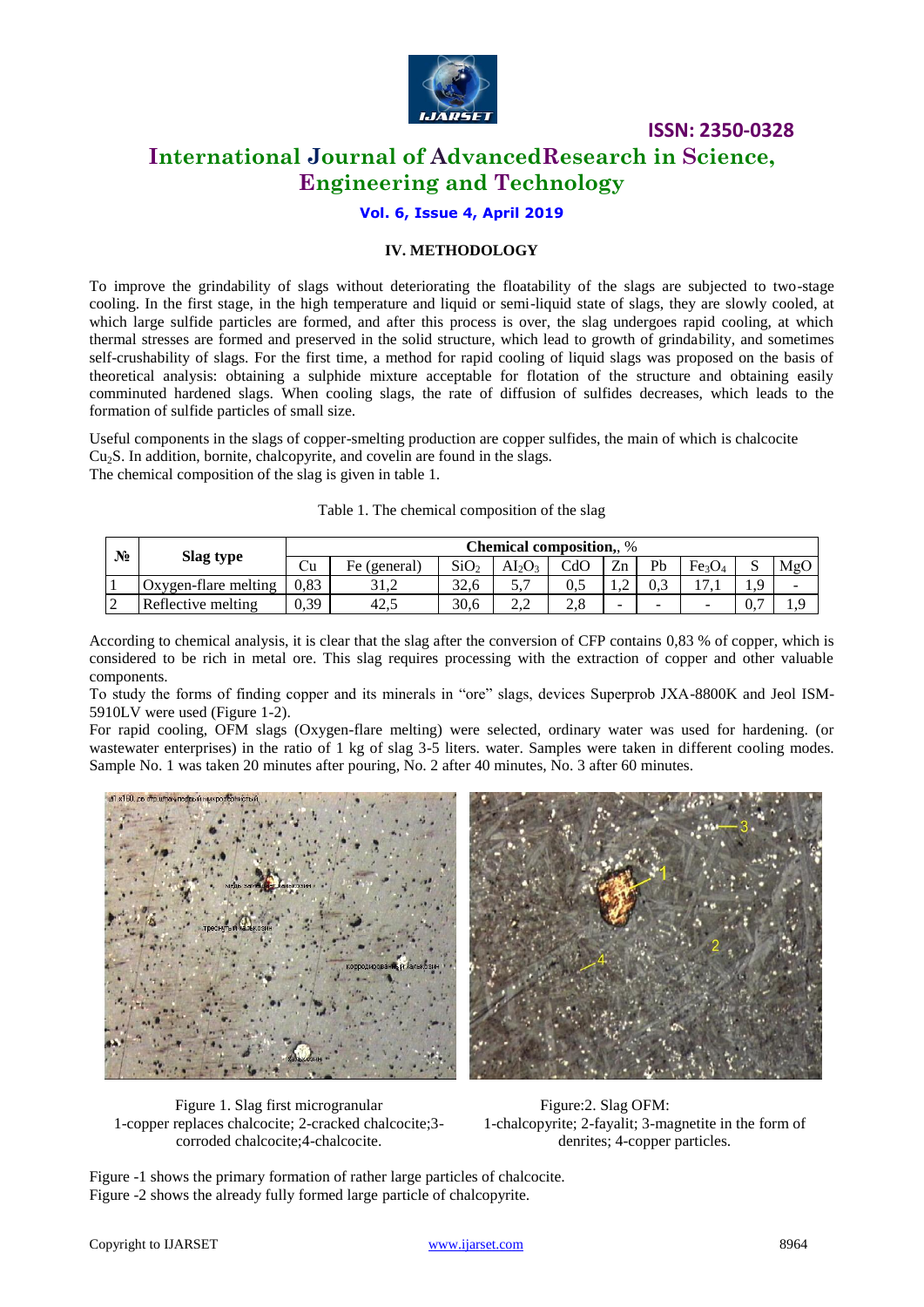

# **International Journal of AdvancedResearch in Science, Engineering and Technology**

### **Vol. 6, Issue 4, April 2019**

As mentioned in the literature [1], copper and copper sulphide minerals in the slag are opened only when grinding is - 0.044 mm. However, for dump slags of natural cooling, such grinding is considered difficult to achieve, since slags are considered abrasive and hard. Fast-cooled slag is easily crushed, and also opening of minerals is achieved by grinding - 0.074 mm, due to the rapid cooling, the slag becomes brittle.

Comparative tests were conducted on the grindability of natural and rapid cooling slags, which is given in Table 2. Table 2. Duration of grinding to class-0,074mm, minutes

|               | Grinding time, min. class -0,0074 mm |      |                          |      |  |  |
|---------------|--------------------------------------|------|--------------------------|------|--|--|
| Sample number |                                      | 20   |                          |      |  |  |
|               | 75 %                                 | -    | $\overline{\phantom{a}}$ |      |  |  |
|               | 60 %                                 | 77 % | 90 %                     | 90 % |  |  |
|               | 42 %                                 | 57 % | 72 %                     | 85 % |  |  |
|               | 40 %                                 | 55 % | 62 %                     | 70 % |  |  |

Slag sample 1 is considered more fragile, it is crushed to a particle size of -0,074 mm already with a duration of 10 minutes, but in this sample the copper minerals do not have time to be formulated and the extraction of copper is low. Sample 2 achieves grinding of 90 % of the class of -0,074 mm at  $\tau$ =40 minutes, while settling, the slag already has time to formulate copper minerals of a larger size and extraction can give significant results. Further sedimentation of sample 3 is close to natural cooling, so grinding takes a long time, significant results can be achieved only with  $\tau=60$ , 85 % grinding. Sample -4 naturally cooled slag is abrasive, solid, requires additional consumption of grinding media and leads to high consumption of energy costs.

Comparative indicators of dry grinding of naturally cooled and fast-cooled slag are shown in Figure 3.

The authors also conducted experiments on the depletion of fast-cooled slag (sample -2) by the flotation method. Xanthate, T-80 and T-92 were tested as collector reagents for flotation of copper sulfide.

As a result of laboratory studies, it was found that a small amount of grinding time is spent on quickly cooled slag, as well as copper recovery increases to 70 %. The experiments were carried out by grinding 90 % of the class - 0.074 mm. The research results are summarized in table 3.

The results obtained contribute to the fact that the grinding of slags is improved during rapid cooling with a duration of 10-40 minutes. For flotation beneficiation methods, rapid cooling after 60 minutes of sedimentation is optimal, in which copper recovery is 69,3 %



Figure 3.Comparative indicators of dry grinding of naturally cooled and fast-cooled slag.

- after 20 minutes unholding;  $\frac{1}{2}$  - after 40 minutes unholding;

 $-$  after 60 minutes unholding;  $-$  natural cooling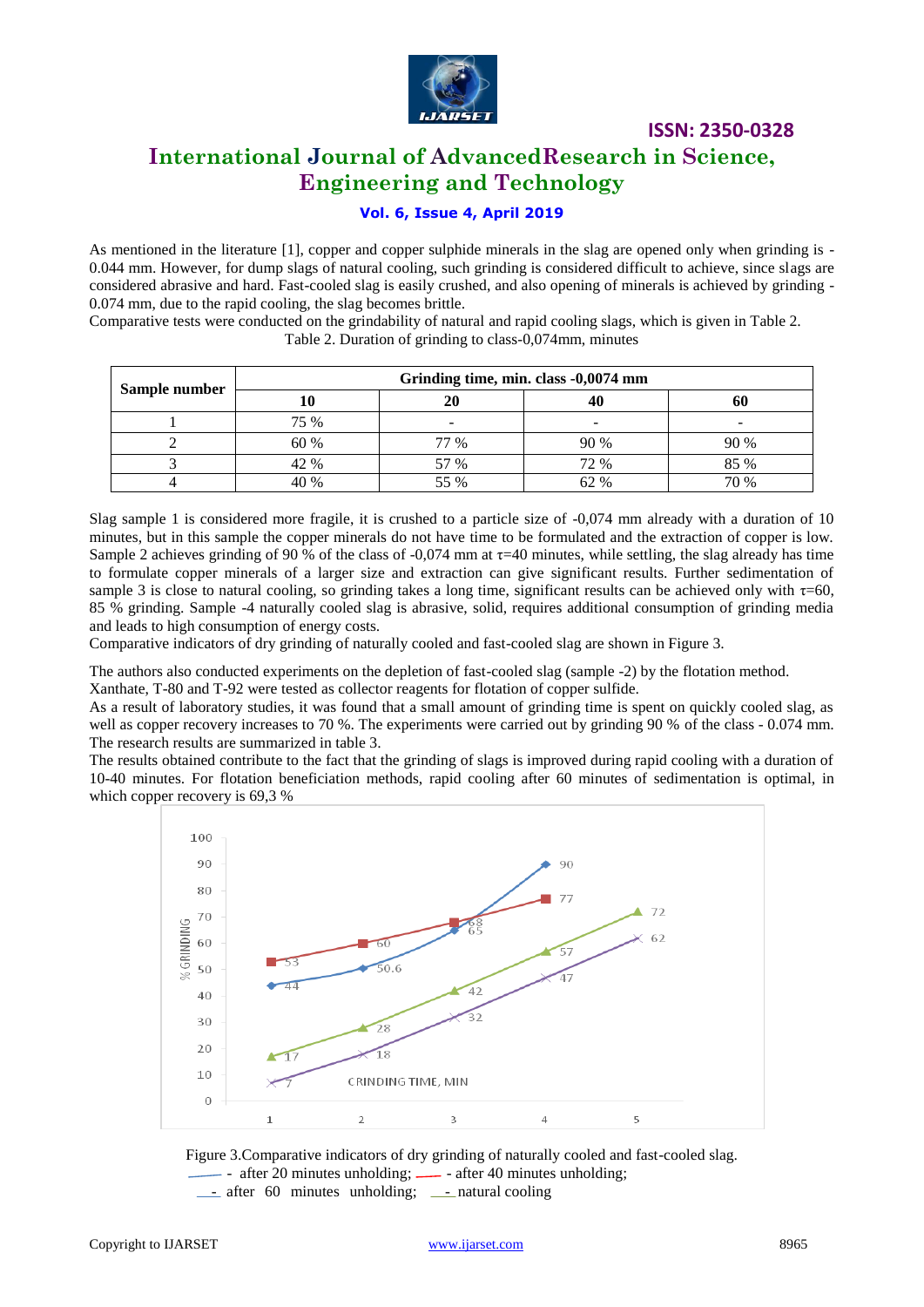

**ISSN: 2350-0328 International Journal of AdvancedResearch in Science, Engineering and Technology**

## **Vol. 6, Issue 4, April 2019**

| Sample<br>number | Products         | Timecooling,<br>min | Exit, % | Copper content, % | Extract, % |
|------------------|------------------|---------------------|---------|-------------------|------------|
|                  | Concentrate II.  |                     | 4,28    | 8,6               | 43,3       |
| 1                | tails            | 20                  | 95,72   | 0,503             | 56,7       |
|                  | Total: ore       |                     | 100,0   | 0,85              | 100,0      |
| 2                | Conc.II cleaning | 30                  | 4,016   | 10,6              | 50,08      |
|                  | tails            |                     | 95,984  | 0,44              | 49,92      |
|                  | Всего: руда      |                     | 100,0   | 0,85              | 100,0      |
| 3                | Conc.II cleaning | 40                  | 4,17    | 12,5              | 61,3       |
|                  | tails            |                     | 95,83   | 0,343             | 38,7       |
|                  | Total: ore       |                     | 100,0   | 0,85              | 100,0      |
| $\overline{4}$   | Conc.II cleaning | 60                  | 4,18    | 14,1              | 69,3       |
|                  | tails            |                     | 95,82   | 0,27              | 30,7       |
|                  | Total: ore       |                     | 100,0   | 0,85              | 100,0      |

#### Table 3. The results of the flotation of fast-cooled slags

#### **VI. CONCLUSION AND FUTURE WORK**

• Chemical, mineralogical composition of copper production slag was determined;

- thegrindability of fast-cooled slag was studied for further processing by flotation;
- the floatability of rapidly cooled slag was investigated.

After rapid cooling, the structure of the slag changes, the grindability is improved, and when grinding the grade of - 0.074 mm, copper minerals are easily opened, which are easily floated.

#### **REFERENCES**

[1]Sanakulov K.S. Scientific and technical basis for the processing of mining and metallurgical wastes. Tashkent. Publishing house Fan ANRUz 2009.404 p.

- [2] Sanakulov K.S., Khasanov A.S. Processing of slags of copper production.Tashkent, Fan 2007.256 p.
- [3]Weissburg S.E. Physico-chemical properties and structural features of slag melts. M. Metallurgy. 1991. 304 p.
- [4] GindisYa.P. Slag processing technology. M. Stroyizdat. 1991.280p
- [5] Official site of Outotec [Electronic resource]URL[: http://www.outotec.com](http://www.outotec.com/)